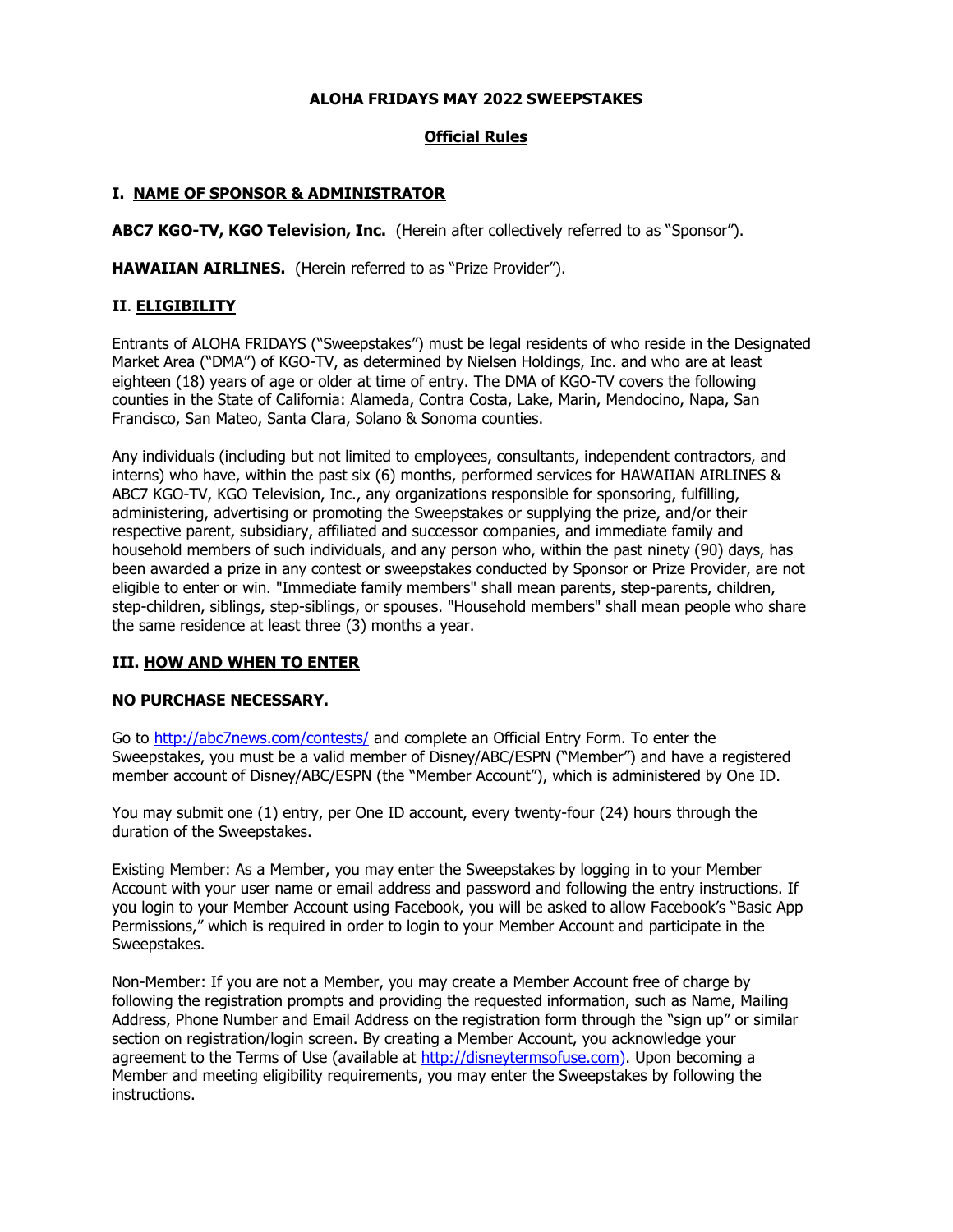Entries remain the property of Sponsor and will not be returned or acknowledged.

Sweepstakes begins on Sunday, May 1, 2022 at 2:00 PM Pacific Standard Time (PST) and ends on Tuesday, May 31, 2022 at 11:55 PM PST. Entries must be electronically submitted and received by 11:55 PM Pacific Standard Time (PST) Tuesday, May 31, 2022.

NOTE: During the registration and entry process, you may be asked to consent to receive promotional and marketing emails from ABC, ESPN and/or other members of the Walt Disney family of companies. Consenting to receive promotional, marketing or reminder emails is optional, does not have to be agreed to in order to be eligible to enter the Sweepstakes and does not improve your chances of winning. In the event you do consent to receive these emails, the use of such emails shall be subject to ABC's Privacy Policy, available at [https://disneyprivacycenter.com/privacy-policy](https://disneyprivacycenter.com/privacy-policy-translations/english)[translations/english](https://disneyprivacycenter.com/privacy-policy-translations/english) ("Privacy Policy"). During the entry process, you may be asked to "like" Sponsor's Facebook page. Consenting to "like" Sponsor's Facebook page is optional and does not improve your chances of winning.

By clicking the check box next to the statement: "I have read and accept these Official Rules," and the submit button, you signify that you have read and agree to these Official Rules and meet the eligibility requirements. If you do not check the book indicating your confirmation of and agreement to the above, then you will not be entered in the Sweepstakes and cannot win a prize.

Sponsor can provide no technical support and accepts no responsibility for insuring the receipt or successful submission of your entry. Mass entries or entries generated by a script, macro or use of automated methods will be disqualified. Sponsor is not responsible for failed, partial or garbled computer transmissions, or for technical failures of any kind, including but not limited to electronic malfunction or damage of any network, hardware or software. If for any reason the Sweepstakes is not capable of running as planned, including infection by computer virus, bugs, tampering, unauthorized intervention, fraud, technical failures, or other causes that corrupt or affect the administration, security, fairness, integrity or proper conduct of the Sweepstakes, Sponsor reserves the right, in its sole discretion, to disqualify any individual who tampers with the entry process, and to cancel, terminate, modify or suspend the Sweepstakes. No responsibility is assumed for any error, omission, interruption, deletion, defect, delay in operation or transmission, communications line failure, theft or destruction or unauthorized access to, or alteration of, entries; or any problems or technical malfunctions of any telephone network or lines, computer online systems, servers, or providers, computer equipment, software, failure of any e-mail or electronic entry to be received on account of technical problems or traffic congestion on the Internet or at any website, or any combination thereof, including any injury or damage to entrant's or any other person's computer related to or resulting from participation in or downloading any materials from this Sweepstakes. In the event of a dispute over an electronic entry, prize will be awarded to the owner of the e-mail account, not the name on the entry form. Except as otherwise contemplated by these Official Rules, and to the extent entrants may otherwise elect at the time of entry, information provided by you for these Sweepstakes is subject to Privacy Policy.

#### **IV**. **HOW AND WHEN WINNERS WILL BE SELECTED AND NOTIFIED**

One (1) winner will be selected at random on or about Thursday, June 2, 2022 from all valid internet entries received.

Drawing will be conducted by Sponsor.

Potential winner will be contacted at the email or phone number listed in their Member Account profile. Failure to respond to the initial verification phone call and/or e-mail within forty-eight (48) hours after initial notification to the potential winner or return of the e-mail notification as undeliverable after two (2) attempts may result in disqualification and award of the prize to an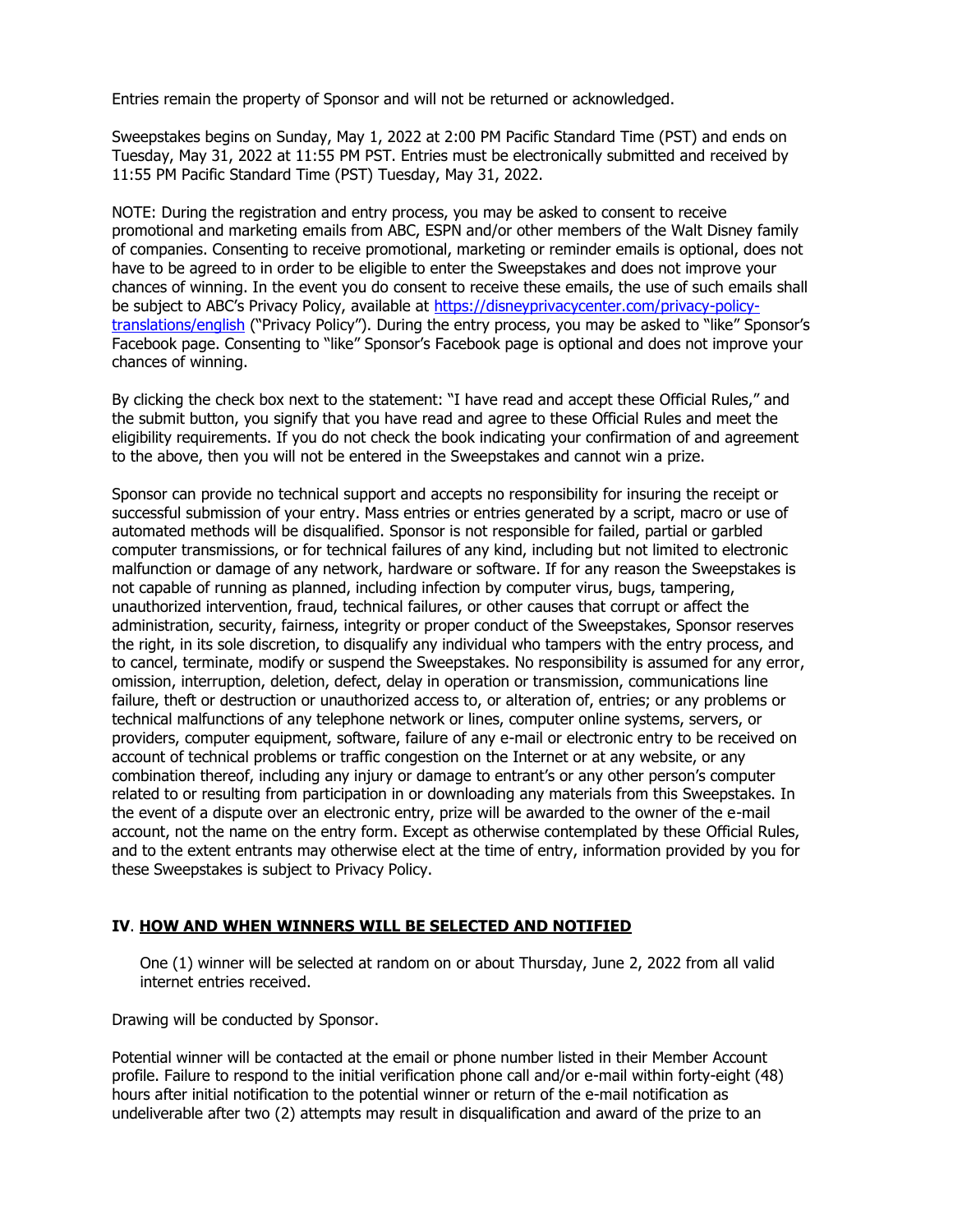alternate winner. Potential winner will be required to complete, sign and return within two (2) business days of transmission, an Affidavit of Eligibility, Release and Indemnification, and a Publicity Release where allowed by law, W-9 Form, if applicable and any other documentation required by Sponsor (collectively, "Verification Documents"). If potential winner does not respond to the initial notification within forty-eight (48) hours as set forth above, if Verification Documents are not returned to Sponsor within the specified time period, if potential winner cannot attend any programming or performances connected with the Sweepstakes on the specified date, if any prize notification or prize is returned as non-deliverable, if potential winner is found to be ineligible or otherwise not in compliance with these Official Rules, or if potential winner cannot or does not accept the prize for any reason, prize may be forfeited and potential winners may be disqualified without compensation of any kind and an alternate winner may be selected in a random drawing (time permitting) from remaining eligible entries received.

In the event of any dispute concerning the identity of any entrant, the entry will be deemed submitted by the natural person who is the authorized holder of the email listed in the Member Account. "Authorized account holder" is defined as the natural person who is assigned to an e-mail address by an Internet access provider, online service provider, or other organization (e.g., business, educational institution, etc.) that is responsible for assigning e-mail addresses for the domain associated with the submitted e-mail address.

Limit one (1) prize per winner for this Sweepstakes.

Final determination of winners are always conditional on verification of eligibility and compliance with all rules and procedures.

## **V. PRIZE(S)**

120,000 Hawaiian Airline Miles

The approximate retail value ("ARV") of Grand Prize: \$1,000.00

Winner will be asked to open a Hawaiian Airlines mileage account in order to receive the 120,000 Hawaiian Airlines Miles directly into their account.

If the actual value of the prize is less than stated approximate retail value, the difference will not be awarded.

All expenses not specifically provided for herein are the winner's sole responsibility. Some restrictions may apply.

Federal, state and local taxes, if any, are the sole responsibility of the winner, who will receive an IRS Form 1099 reflecting the final actual value of any prize valued at \$600 or more.

Winners are not entitled to exchange or transfer prizes or to obtain cash or other substitutes, but Sponsor in its sole discretion may substitute prizes of equal or greater value.

Grand Prize is subject to availability. Sponsor is not responsible for cancellation or preemption of show/contest/event/meeting or for other circumstances that make it impractical or impossible to fulfill this prize. This element of the prize has no approximate retail value, and if it becomes impractical or impossible to fulfill this prize, Sponsor's only obligation will be to provide the remainder, if any, of prize.